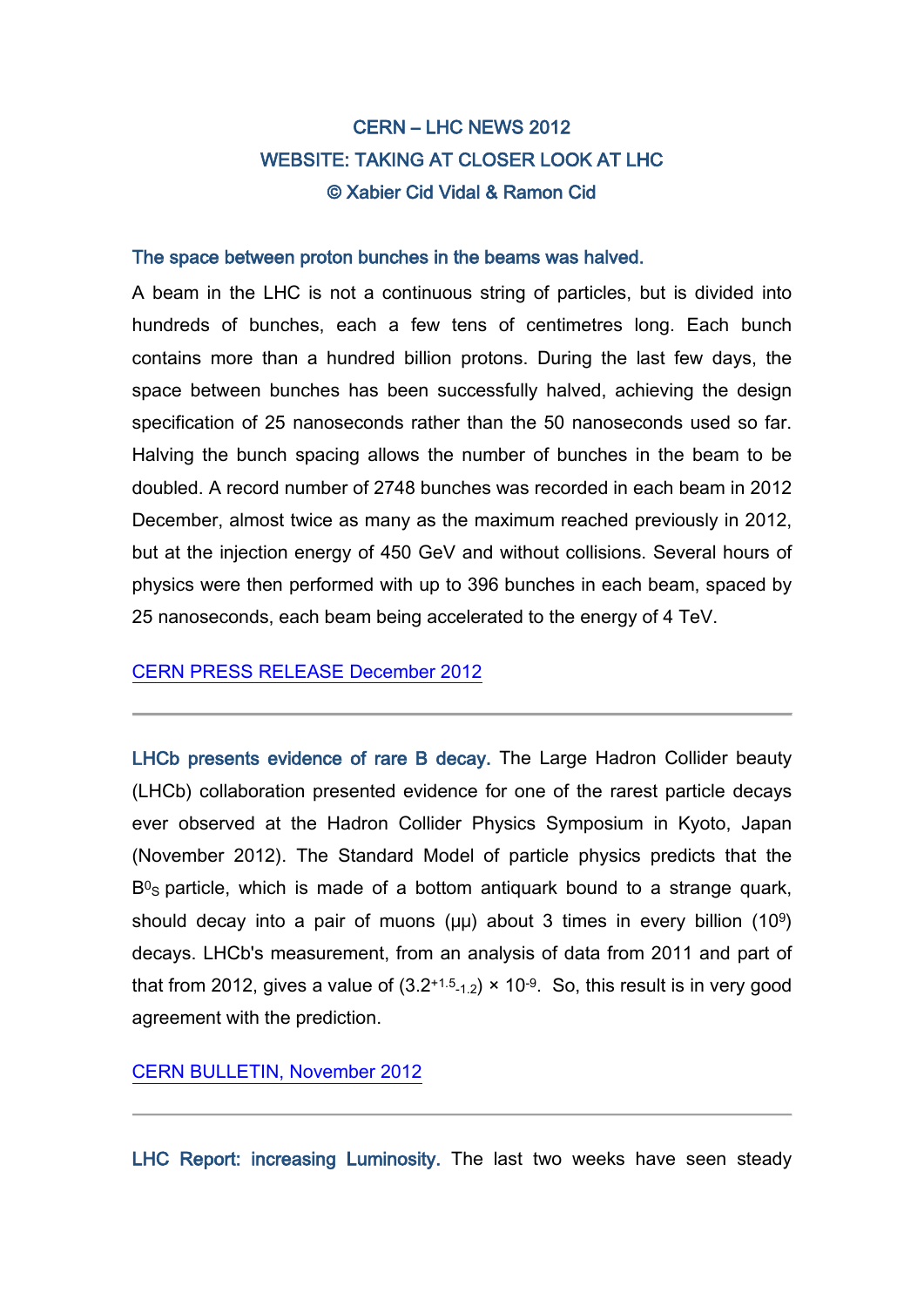luminosity production. The total luminosity of ATLAS and CMS exceeded 19 fb-1, while LHCb reached 1.8 fb-1 and ALICE, 6 pb-1.

## [CERN BULLETIN, November 2012.](http://cdsweb.cern.ch/journal/CERNBulletin/2012/45/News%20Articles/1490674?ln=en)

Searching for new physics in rare kaon-decays. The LHCb experiment was originally conceived of to study particles containing the beauty-flavoured b quark. However, there are many other possibilities for interesting measurements that exploit the unique forward acceptance of the detector. For example, the physics programme has already been extended to include the study of particles containing charm quarks, as well as electroweak physics (CERN Courier January/February 2012 p7 and April 2012 p34). Now, a new result from LHCb on a search for a rare kaon-decay has further increased the breadth of the experiment's physics goals.

[CERN COURIER, October 2012.](http://cerncourier.com/cws/article/cern/50783)

Towards 15/fb in 2012. The LHC has delivered more than twice as many collisions to the ATLAS and CMS experiments this year as it did in all of 2011. On 4 August, the integrated luminosity recorded by each of the experiments passed the 10 fb–1 mark. Last year, they each recorded data corresponding to around 5.6 fb–1. On 22 August this year, the more specialized LHCb experiment passed 1.11 fb–1, the same as its entire data sample for 2011.

The LHC is well on its way towards its goal of delivering in the order of 15 fb $-1$  in 2012. Indeed, at the beginning of September, CMS and ATLAS had already recorded more than 13 fb–1.

[CERN CURIER, Setember 2012.](http://cerncourier.com/cws/article/cern/50780)

Tevatron helps LHC over possible discovery of the Higgs particle. The CDF and DØ collaborations at Fermilab have found evidence for the production of a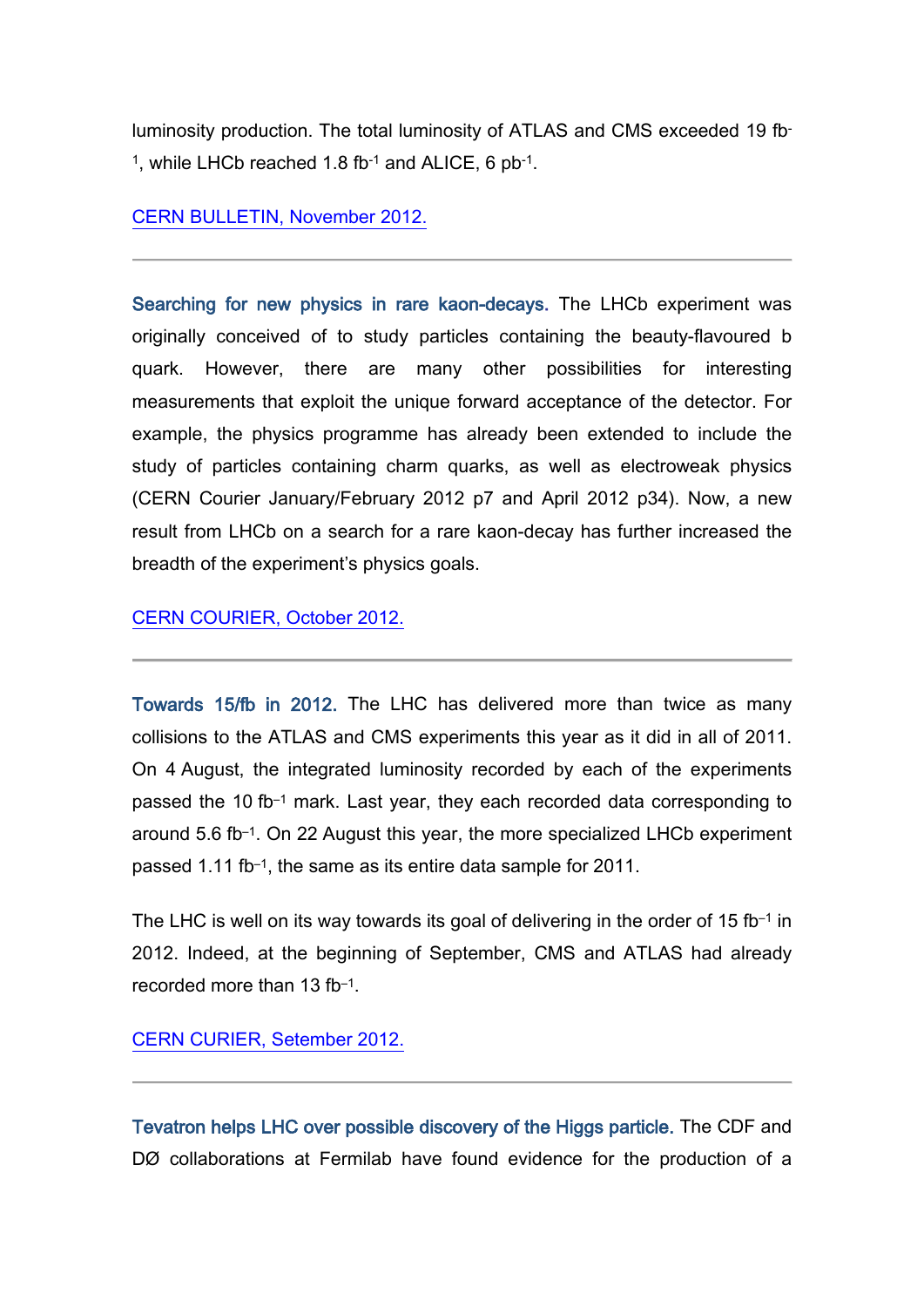Higgs-like particle decaying into a pair of bottom and antibottom quarks, independent of the recently announced Higgs-search results from the LHC experiments. The result, accepted for publication in *Physical Review Letters*, will help in determining whether the new particle discovered at the LHC is the long-sought Higgs particle predicted in the Standard Model

#### [CERN COURIER, August 2012.](http://cerncourier.com/cws/article/cern/50543)

A Particle consistent with Higgs boson. The ATLAS and CMS experiments see strong indications for the presence of a new particle, which could be the Higgs boson, in the mass region around 126 gigaelectronvolts (GeV). Both ATLAS and CMS gave the level of significance of the result as 5 sigma on the scale that particle physicists use to describe the certainty of a discovery. One sigma means the results could be random fluctuations in the data, 3 sigma counts as an observation and a 5-sigma result is a discovery. The results presented today are preliminary, as the data from 2012 is still under analysis. The complete analysis is expected to be published around the end of July.

#### [CERN PRESS RELEASE. July 2012.](http://press.web.cern.ch/press/PressReleases/Releases2012/PR17.12E.html)

Back to record performance. The technical issues that caused a rocky re-start after the technical stop and a relatively low performance of the machine have been tackled and resolved in the past days. Assuming realistic machine availability with no major hardware problems, producing about 1 fb-1 per week seems feasible. Compare this to the 5.6 fb-1 produced over the whole of 2011.

#### [CERN THE BULLETIN. May 2012](http://cdsweb.cern.ch/journal/CERNBulletin/2012/23/News%20Articles/1450229?ln=en)

Two beautiful new particles. In beautiful agreement with the Standard Model, two new excited states of the Λb beauty particle have just been observed by the LHCb Collaboration. Similarly to protons and neutrons, Λb is composed of three quarks. In the Λb's case, these are up, down and beauty.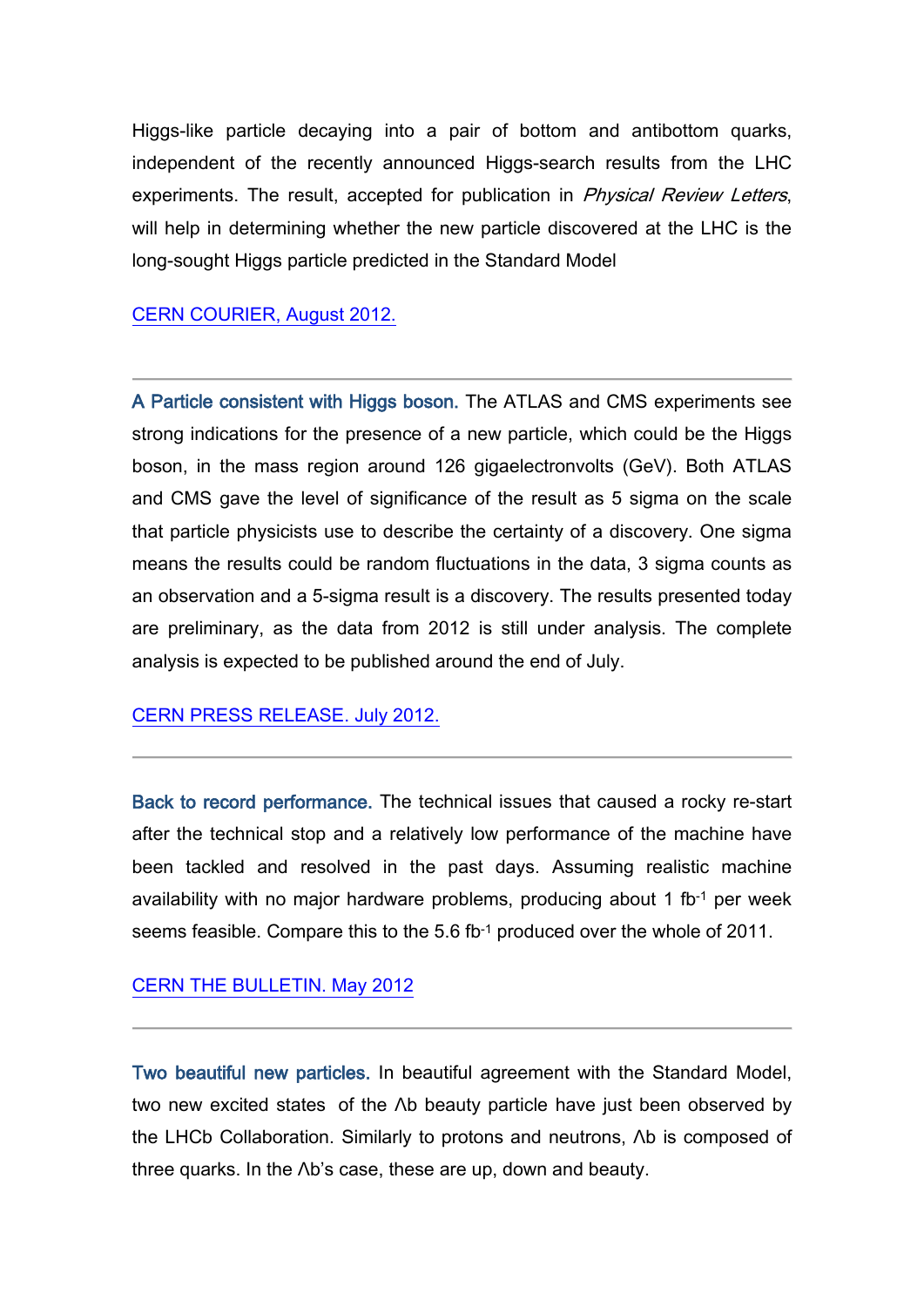LHC yields data rapidly at new collision energy of 8 TeV. LHC shift crew declared "stable beams" as two 4 TeV proton beams were brought into collision at the LHC's four interaction points. This signalled the start of physics datataking by the LHC experiments for 2012. The collision energy of 8 TeV is a new world record. By 11 April the LHC had already delivered a total integrated luminosity of 0.2 fb–1 to the experiments. Last year, it took six weeks achieve the same number.

Although the increase in collision energy is relatively modest, it translates to an increased discovery potential that can be several times higher for certain hypothetical particles. Some, such as those predicted by supersymmetry, would be produced much more copiously at 8 TeV than the 7 TeV of 2011.

# [CERN COURIER APRIL 2012](http://cerncourier.com/cws/article/cern/49334)

New world record: first pp collisions at 8 TeV. 5 April 2012, the LHC shift crew declared 'stable beams' as two 4 TeV proton beams were brought into collision at the LHC's four interaction points. This signals the start of physics data taking by the LHC experiments for 2012. The collision energy of 8 TeV is a new world record, and increases the machine's discovery potential considerably.

# CERN [PRESS RELEASE APRIL 2012.](http://press.web.cern.ch/press/PressReleases/Releases2012/PR10.12E.html)

LHC: Beam on. The powering tests were successfully finished at the end of the first week of March opening the way for 4 TeV operations this year. The beam was back in the machine on Wednesday 14 March. The first collisions at 4 TeV are scheduled for the first week of April.

# [CERN THE BULLETIN MARCH 2012.](http://cdsweb.cern.ch/journal/CERNBulletin/2012/12/News%20Articles/1431898?ln=en)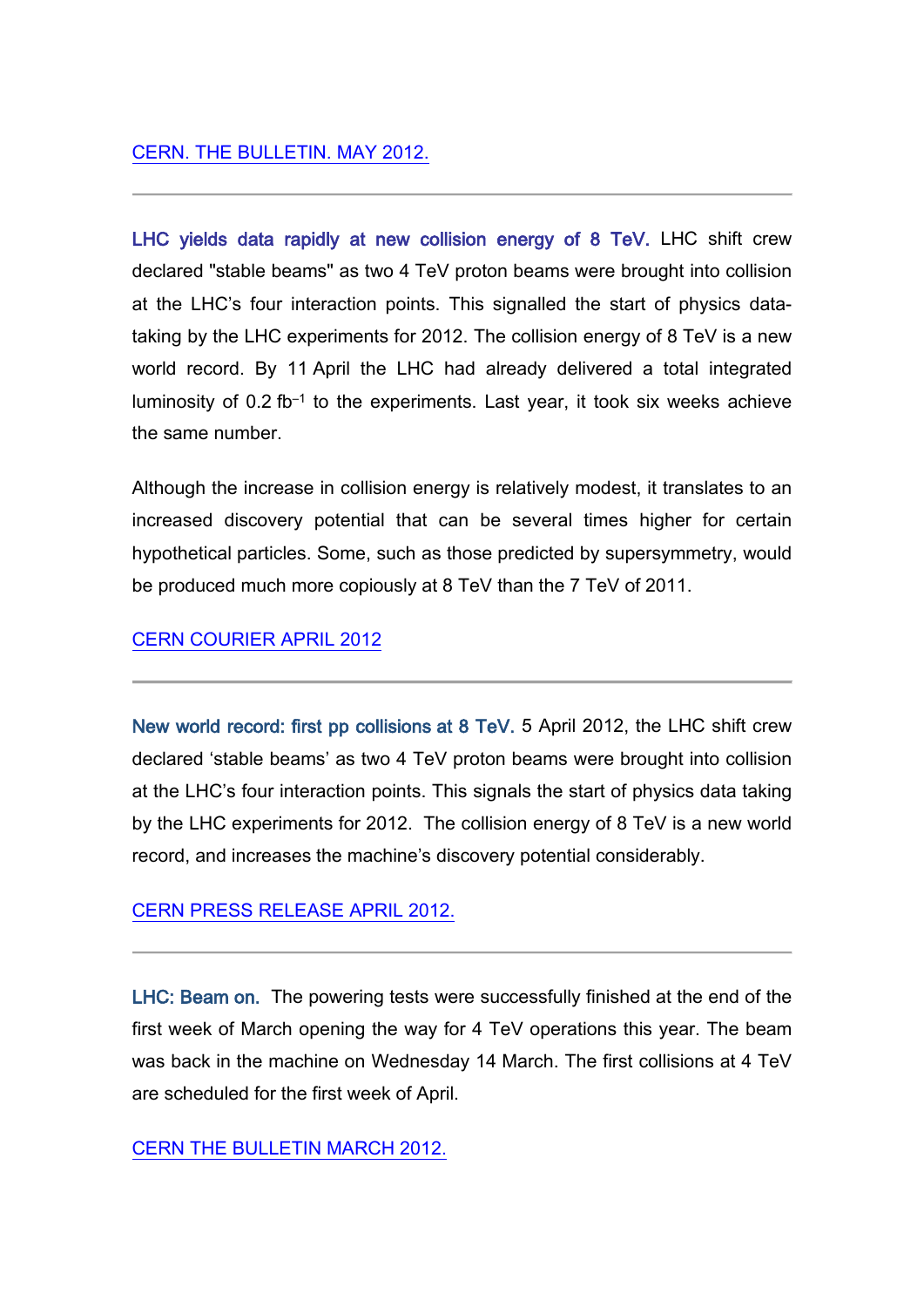LHC to run at 4 TeV per beam in 2012. CERN today announced on February 13th that the LHC will run with a beam energy of 4 TeV this year, 0.5 TeV higher than in 2010 and 2011. This decision was taken by CERN management following the annual performance workshop held in Chamonix last week and a report delivered today by the external CERN Machine Advisory Committee (CMAC). It is accompanied by a strategy to optimise LHC running to deliver the maximum possible amount of data in 2012 before the LHC goes into a long shutdown to prepare for higher energy running. The data target for 2012 is 15 inverse femtobarns for ATLAS and CMS, three times higher than in 2011. Bunch spacing in the LHC will remain at 50 nanoseconds. The schedule announced today foresees beams back in the LHC next month, and running through to November. There will then be a long technical stop of around 20 months, with the LHC restarting close to its full design energy late in 2014 and operating for physics at the new high energy in early 2015.

#### [CERN PRESS RELEASE. FEBRUARY 2012.](http://press.web.cern.ch/press/PressReleases/Releases2012/PR01.12E.html)

The LHC will resume colliding protons in late March. The goal is to deliver about 1600 trillion proton-proton collisions (16 "inverse femtobarns" of data) to the experiments, compared to the 500 trillion collisions delivered in 2011. More collisions will help the LHC experiments to improve the precision of their measurements and push searches for new physics further.

#### [CERN, FEBRUARY, 2012.](http://press.web.cern.ch/press/PressReleases/Releases2012/PR01.12E.html)

LHCb sees first evidence for CP violation in charm decays. The LHCb experiment was initially designed for the study of B physics (the "b" in its name stands for beauty, or b quark). However, the LHC is also a copious source of particles that contain the charm quark, such as the D meson, which also makes the experiment well suited to their study. The rate at which data are selected by